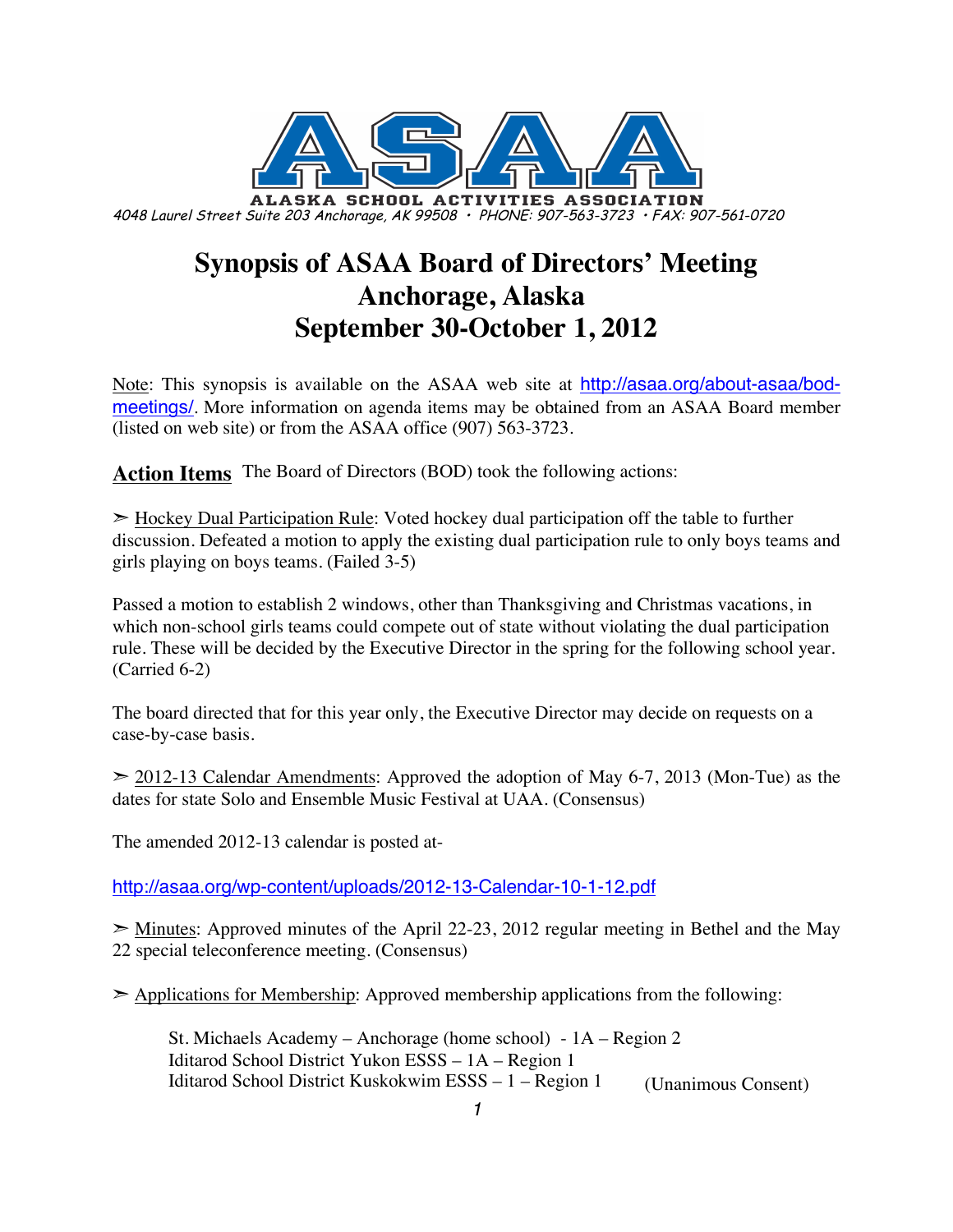➣ AASG Budget: Approved the 2012-13 AASG operating budget. (Unanimous Consent)

 $\triangleright$  Mixed-Six Volleyball: Approved a request from the Arctic Conference to split its 2 state tournament berths as follows: On even numbered years, the NWABSD will send the #1 seed and the NSBSD will send the #2 seed to the state tournament. During even numbered years, the NWABSD will send the #2 seed and the NSBSD will send the #1 seed. (Unanimous Consent)

Approved a Region 2 request to place all of the Region's mixed-six teams into the Southwest Conference. (Unanimous Consent)

 $\geq$  Tennis Officials: Adopted revised qualifications for state tournament officials, as follows:

"One (1) certified USTA official chosen by the state tournament steering committee and others that the selected official requests with a minimum of two (2) officials and a maximum of four (4)." (Unanimous Consent)

 $\geq$  Basketball – Season Game Limit: Approved a request from Region 6 as follows:

"to increase the maximum number of games a team may play for the 2012-13 season only, from 22 or 19 and a tournament of 3 or more games, to 24 or 21 and a tournament of 3 or more games. The additional games must be played prior to March 9, 2013."

(Passed 6-2)

Approved a request from the Northwest Arctic Borough School District Board of Education, as follows:

"to increase the number of basketball officials at the state 1A and 2A tournaments from 2 to 3 per game for only those games played at the Sullivan Arena, beginning in 2012-13."

(Passed 7-1)

➣ 4A Wrestling Stats/State Tournament Seeding Process: – Approved the following revision to the 4A state tournament seeding process beginning in 2012-13:

"To implement the TrackWrestling stats/seeding program at the 4A level for 2012-13, and ASAA will reimburse each 4A school the \$50 fee for the first year. The ASAA seeding committee will seed the tournament for this year and the seeding results will be compared with those of the TrackWrestling program." (There was no change in the seeding criteria. The seeding committee wil seed only seedable regional champions and will place regional runners up in the opposite side of the bracket).

(Passed 7-1)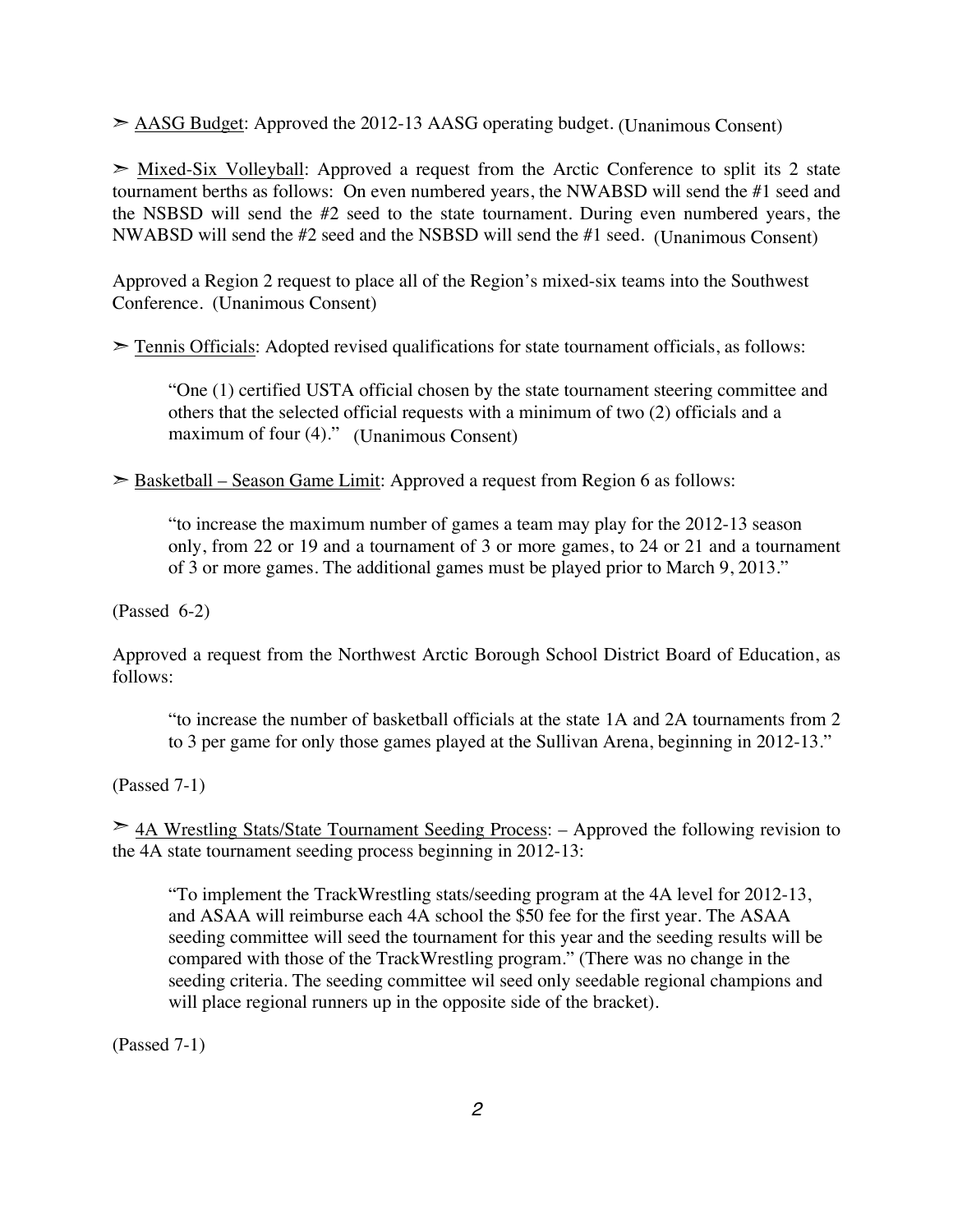"The board also encouraged 1A/2A/3A schools to try the TrackWrestling program but it will not be used for seeding at the state level this season."

 $\geq$  Track and Field: Determined that "at large" contestants in the high jump event at the state tournament would be selected from those regional competitors who cleared the starting height set by the state tournament games committee during the regional tournaments. Regional champions will be state tournament automatic qualifiers regardless of their winning height at the regional championships. (Unanimous Consent)

Approved prelim's for runners in the 1A-2A-3A state tournament when there exists a tie for the final position within the "at large" qualifiers. Prelim's will be held on Friday to advance 8 runners to the Saturday finals. (Unanimous Consent)

 $\geq$  Diving: Defeated a Region 4 proposal to change the qualification for the state tournament.

#### Current:

"The top two (2) finishers from each conference qualifying meet finals plus the next eight best scores will qualify for a total of sixteen (16) divers."

#### Proposed:

"The top four (4) divers from each conference qualifying meet finals for a total of 16 divers. In the event that a region does not have four male or female divers, the next best statewide scores will qualify, for a total of sixteen (16) divers."

#### (Failed 2-6)

Staff suggested that a solution for the future might be to use a video entry format. The board asked the staff to develop the concept for the December board meeting.

**Reports** The BOD heard the following reports:

- Board Members
- State Tournaments
- Finance Committee
- Student Government
- Officials/Coaches/WPI
- Marketing
- Play for Keeps, Win for Life
- Technology
- Sports Medicine Advisory Committee (SMAC), Concussions
- Executive Director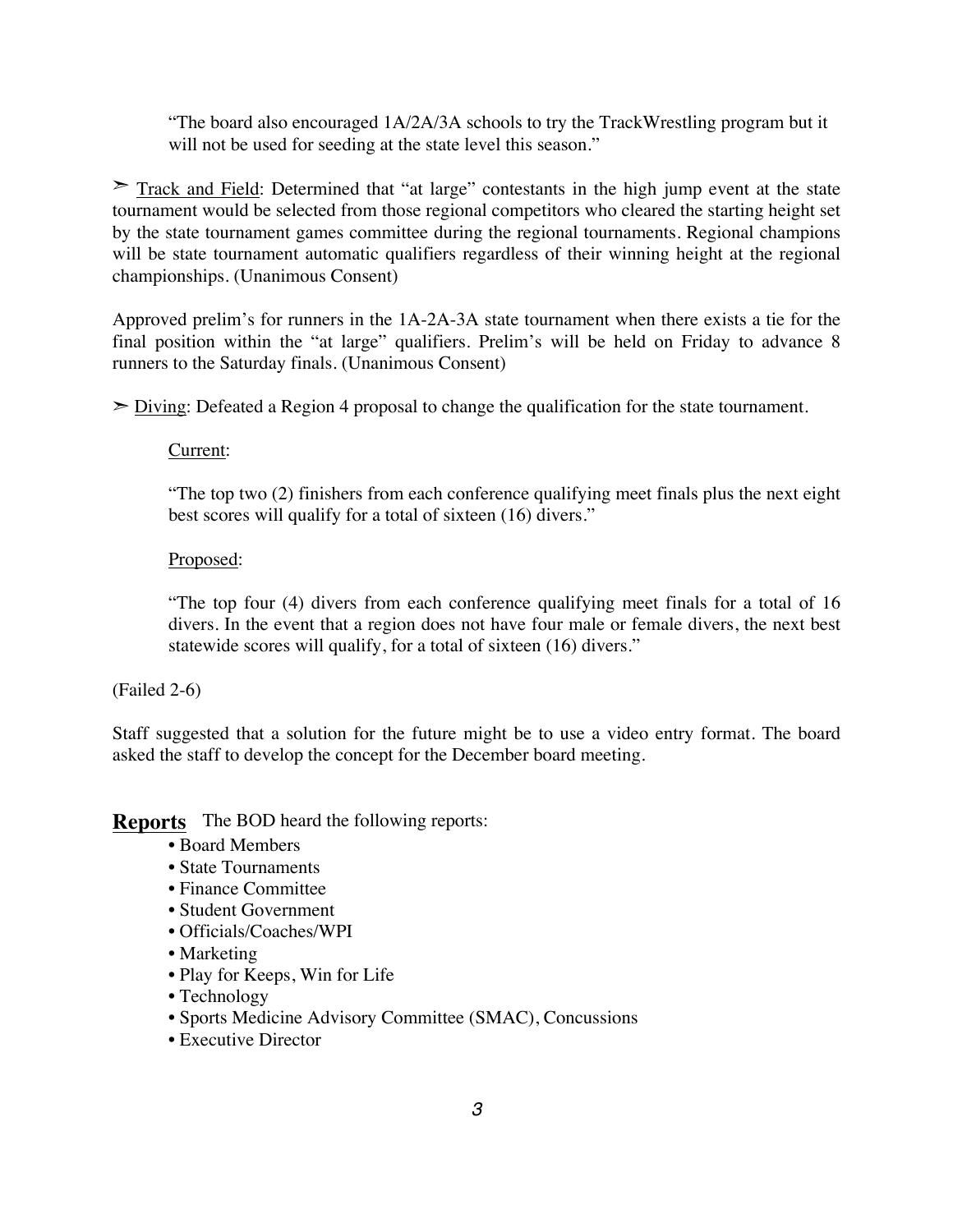The board heard a presentation from Commissioner of Education, Mike Hanley, on the Governor's "Choose Respect" initiative and the "Coaching Boys Into Men" Program. ASAA has been consulting with the Governor's office in the implementation of this program to high school coaches. The next training for high school coaches is set for January 9, 2013. The Commissioner made the following requests of ASAA:

- post information on the program at www.asaa.org
- help to coordinate the training of coaches
- provide recognition at statewide events
- communicate with coaches

Public Comments Heard comments on the hockey dual participation rule from Christi Hickel.

**Workshop Items** The board reviewed proposed amendments to bylaws, policies and forms as they relate to SB 119, AS 14.30.365, which goes into effect on July 1, 2013.

**Tabled Items** Moved to open discussion on the hockey dual participation rule which had been tabled during the April meeting. (Passed)

**Discussion Items** The BOD discussed the following items:

 $\geq$  State Tournament Bids: Discussed the process by which potential state tournament bid sites will be awarded in the future. Bids are being sought in Cross-Country Running, Track and Field, Swimming and Diving (Juneau), 3A/4A Volleyball, Mixed-Six/2A Volleyball, 1A-2A-3A Wrestling, Hockey, Debate/Drama/Forensics, Soccer, and Baseball (Sitka). State tournament bid information is posted at http://asaa.org/calendar/state-championship-bids/.

Staff notified the board that the 1A state basketball tournament sites, in addition to the Sullivan Arena, will be West Anchorage High School and South Anchorage High School.

 $\geq$  2013-14 Draft Calendar: Discussed the proposed calendar for the 2013-14 school year. Because of the way the calendar is arranged, seasons will start and end one week later than in the past few years.

 $\geq$  "ASAA Cup": After continued discussion on this potential new award, little support was shown so the initiative was dropped.

➣ State Soccer Seeding Proposal: Discussed a proposal from Region 4 that would change the way that state tournament seeding has been done for the past few years. Seeding under the proposal would be accomplished through a blind draw of all 8 teams. The board members will seek regional input prior to action during the December board meeting.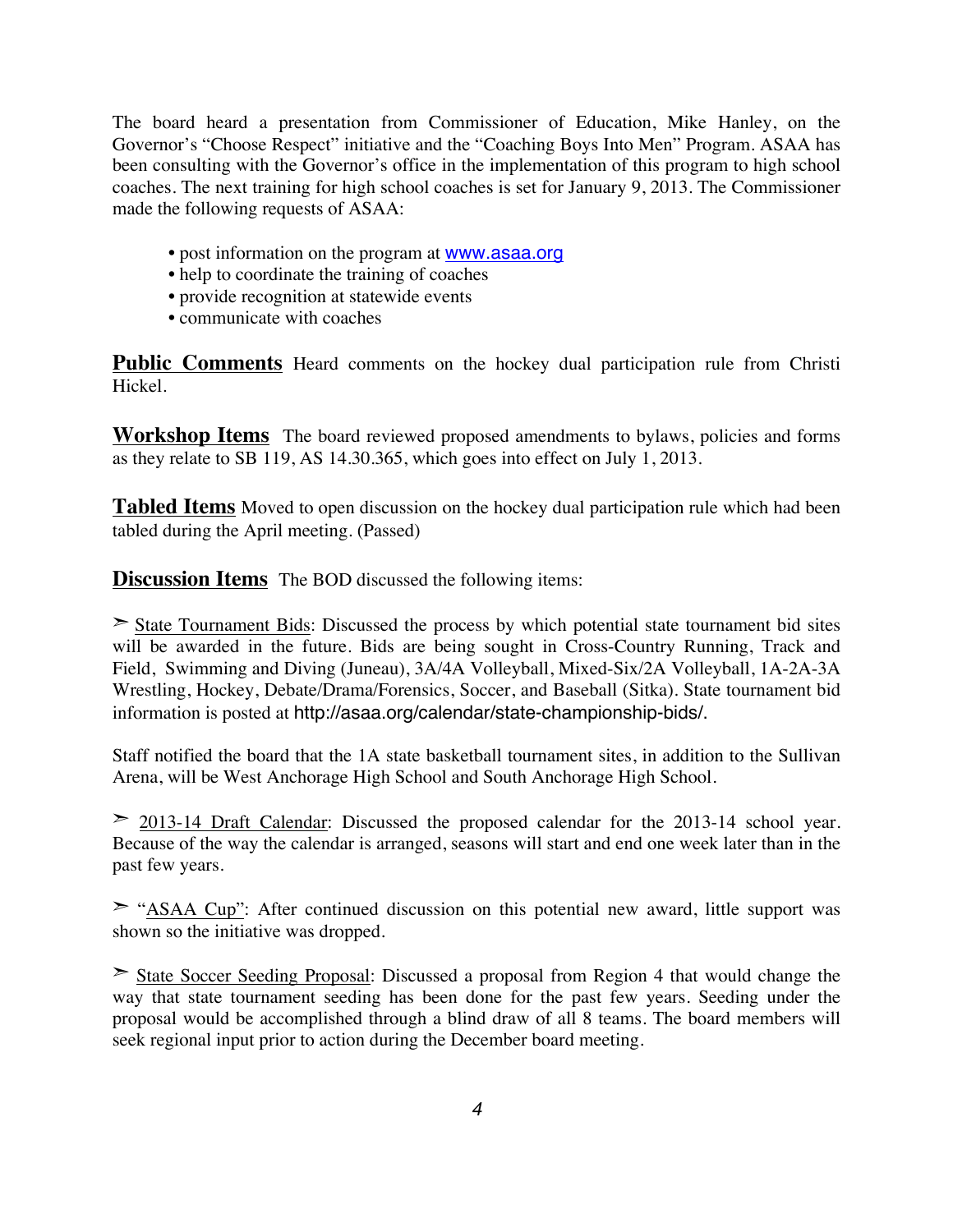➣ Cheerleading: Staff provided an update on the new STUNT event. The board asked for continued updates as the year progresses.

➣ Basketball: Discussed the Region 6 proposal to add two games to this year's maximum due to the extra week added to the season. This was moved to an Action Item.

Discussed how the 1A state tournament would be seeded by rotation in future years.

Discussed a Northwest Arctic Borough School District (NWABSD) letter requesting 3 officials at the 1A and 2A state tournaments.

Reviewed a NWABSD complaint about the change of the state tournament dates in 2013.

Heard a request from Region 1 that all semi-final games played at the Sullivan Arena be played on the lengthwise floor.

 $\geq$  Football: Discussed the existing financial arrangements within the small and medium school playoff structure. A long term solution is needed. Board members will seek regional input prior to action during the December meeting.

"Games will be scheduled for October  $5<sup>th</sup>$  &  $6<sup>th</sup>$ , 2012 at the higher seed site. The Medium Schools also agreed for 2012-13 only, that if the school hosting the semi-final game is required to pay airfare for the visiting team, the host gets to keep the entire gate, if not, the gate will be evenly split between the teams after expenses are covered. The number one seed in the Southest Conference will provide up to 20 tickets to the visiting Northern Lights Conference team or no more than 2/3 of up to a total of 30 tickets."

 $\geq$  State Wrestling Tournament Seeding: Discussed the prior board decision to change the seeding process. Beginning this year, only seedable region champions will be seeded and regional runner's up will be drawn into the opposite side of the bracket. Region 6 and staff proposed that 4A schools use Track Wrestling to record student stats and seed the state 4A tournament for this year. The seeding committee will also seed the tournament to compare results. This was moved to an Action Item.

➣ Girls Hockey State Tournament Proposal: Discussed a Region 6 proposal to sponsor a state tournament in girls hockey, to be held during the existing state hockey tournament, beginning in 2013-14. The board asked staff to develop a schedule of games that combines both tournaments. This will be an agenda item for further discussion during the December board meeting.

 $>$  1A-2A-3A State and Track Field Championships: Discussed a request from the Haines Borough School District to hold prelims and finals in the jumping and throwing events at the state meet, like is done at the 4A level (Note: 1A-2A-3A has 8 competitors per event while 4A has 16 per event). Staff expressed concern that this proposal would not be in line with the NFHS rule book. The board asked to see a revised meet schedule including both prelims and finals for the 1A-2A-3A schools. This will receive further discussion during the December board meeting.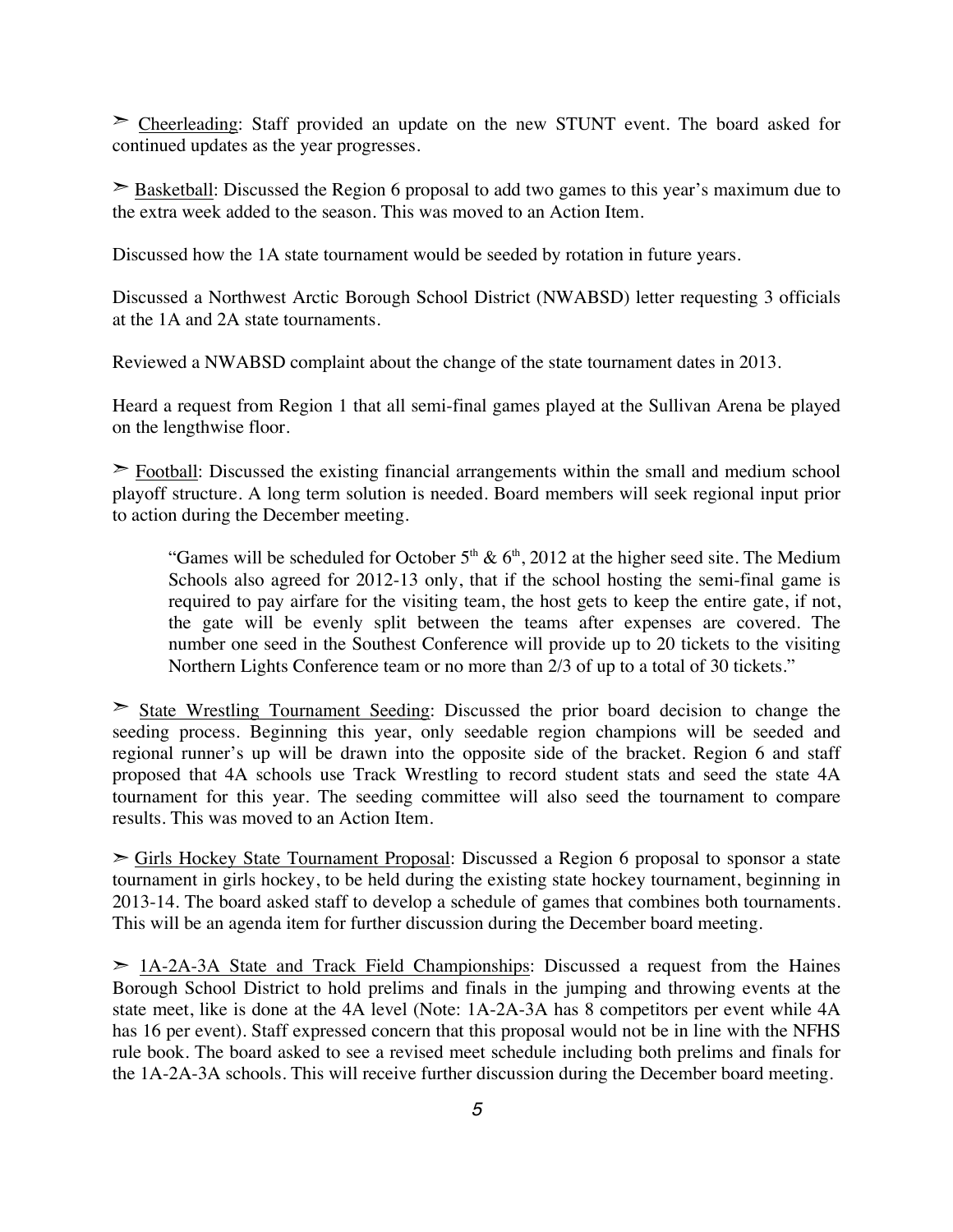$\geq$  State Diving Tournament Qualifying Format: Discussed a Region 4 proposal to change the way divers qualify to the state tournament. This was moved to an Action Item.

 $\geq$  Reclassification Policy: Heard a staff concern that the reclassification policy which places schools on Step One and Step Two if their enrollments exceed the classification cutoff, or drop below the cutoff, is not working due to the late release of school enrollment data. Staff suggested a change away from an annual review of enrollments to a three year model in which a school's classification would remain unchanged. A more fully developed proposal will be presented during the December board meeting.

 $\geq 8$ <sup>th</sup> G<u>rade Student Participation</u>: Discussed a proposal from Region 1 to change the enrollment cutoff numbers which enable a school to use  $8<sup>th</sup>$  grade students in certain sports. The proposal would change the current numbers from 20 or less high school students, or 10 or less girls or 10 or less boys, to 30 or less high school students, or 15 or less girls or 15 or less boys. This will be a discussion item during the December board meeting.

 $\geq$  Cooperative Rule: Region 1 dropped its request to amend the Cooperative Rule.

 $\geq$  Eligibility Rule Violation Sanctions: Due to time constraints, the board postponed further discussion until the December board meeting.

➣ Bylaw-Article 12, Sections 5 and 9, Recruiting Undue Influence, Foreign Exchange Students: Due to time constraints, the board postponed further discussion until the December board meeting.

 $\geq$  SB 119 – Bylaw and Policy Amendments: Discussed the proposed amendments to bylaws and policies which were recommended by ad hoc committees of superintendents and district level activities administrators, and ASAA staff in order to implement the mandates of SB 119, AS 14.30.365, beginning July 1, 2013. Any amendments will be adopted by the board during the December board meeting.

➣ Special Olympics-Unified Sports: Heard a presentation by Jim Balamaci, SOA president, Nicole Egan, vice-president, and Sarah Arts, sports director, seeking support for the expansion of the Unified Track and Field program into more member high schools. They would like to see more participation opportunities during the regular season and an opportunity for regional and state competition. There was also discussion concerning student eligibility, and the on-line Coaching Unified Sports course just launched by the NFHS. The board asked staff to work with SOA to assist the implementation during the current school year.

 $\triangleright$  Volleyball – Mixed-Six State Berths: Due to an increase in interest among Region 2 schools, the Region is requesting one berth of its own to the state tournament in future years. The discussion of conferences and berths into a possible expanded state tournament will be held during the December board meeting.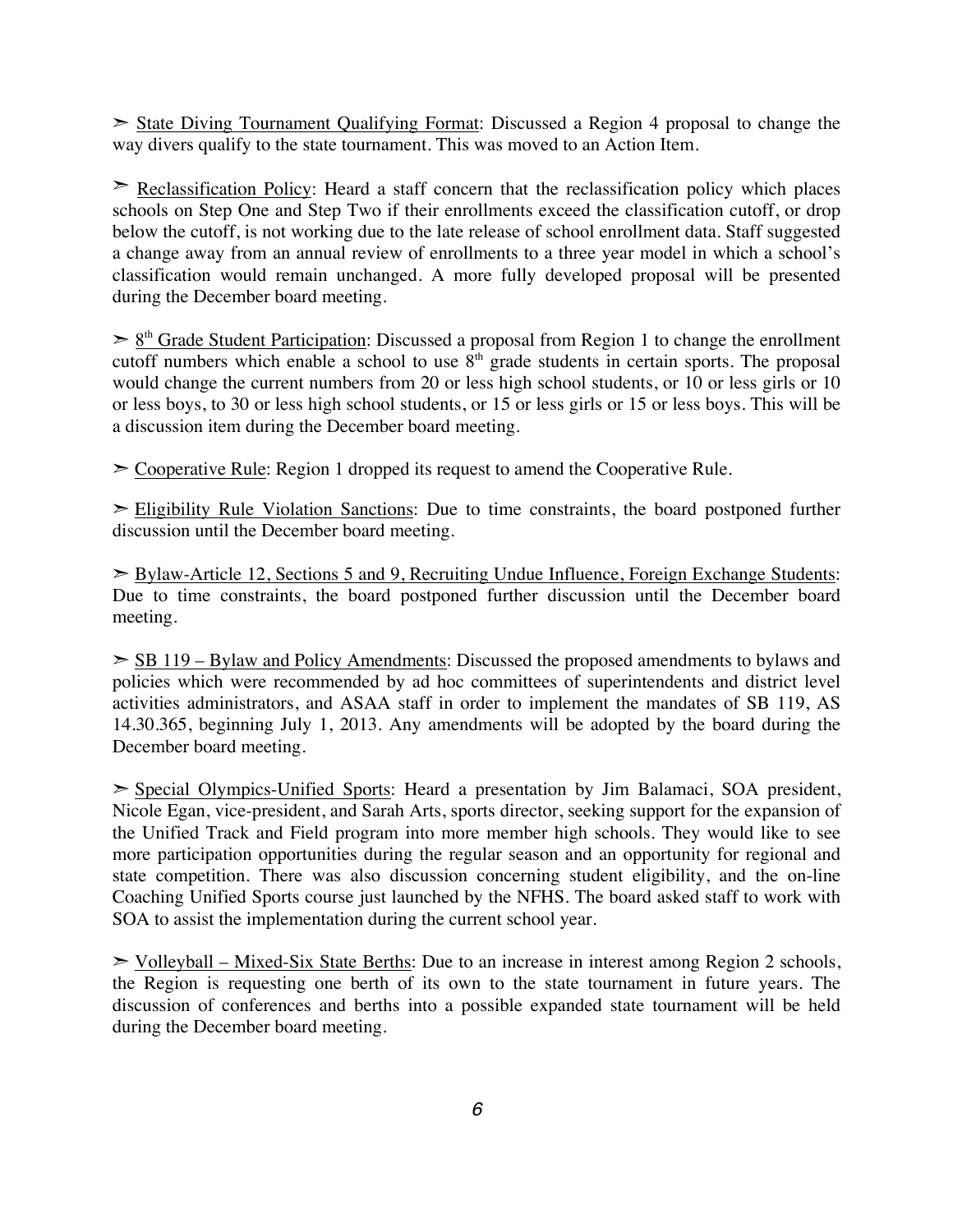➣ Thank You to Bering Strait School District: The board asked staff to send a letter of thanks to the Bering Strait School District for its continued willingness to web stream games during the small school volleyball and basketball state tournaments.

## **Workshop**

1. Strategic Plan 2. SMAC Recommendations

#### **Student Hearing**

None

## **Executive Session**

None

### **Items for Next Meeting –** December 10-11, 2012

## **Tabled Items**

1. None

### **Discussion**

- 1. Bylaw Article 2, Sections 5 and 9, Recruiting/Undue Influence
- 2. Bylaw Article 2, Section 3, C., Self-Reporting a. Penalties for Violation of Eligibility Rules
- 3. Bylaw Article 12, Section 2, 8<sup>th</sup> Grade Student Participation
- 4. State Tournament Bids
- 5. Reclassification Policy
- 6. Wrestling
	- a. 4A State Tournament Seeding Update
- 7. Football
	- a. Reclassification Juneau-Douglas and North Pole
	- b. Small/Medium School Playoffs Financial Agreement
- 8. State Diving Video Entries Proposal
- 9. Girls Hockey
	- a. Dual Participation Update
	- b. State tournament Proposal
- 10. STUNT Update
- 11. Basketball State Tournaments
	- a. New Scoreboards
	- b. Semi-final Games
- 12. State Track and Field
	- a. 1A/2A/3A Request
- 13. Volleyball

a. Mixed-Six State Tournament Format